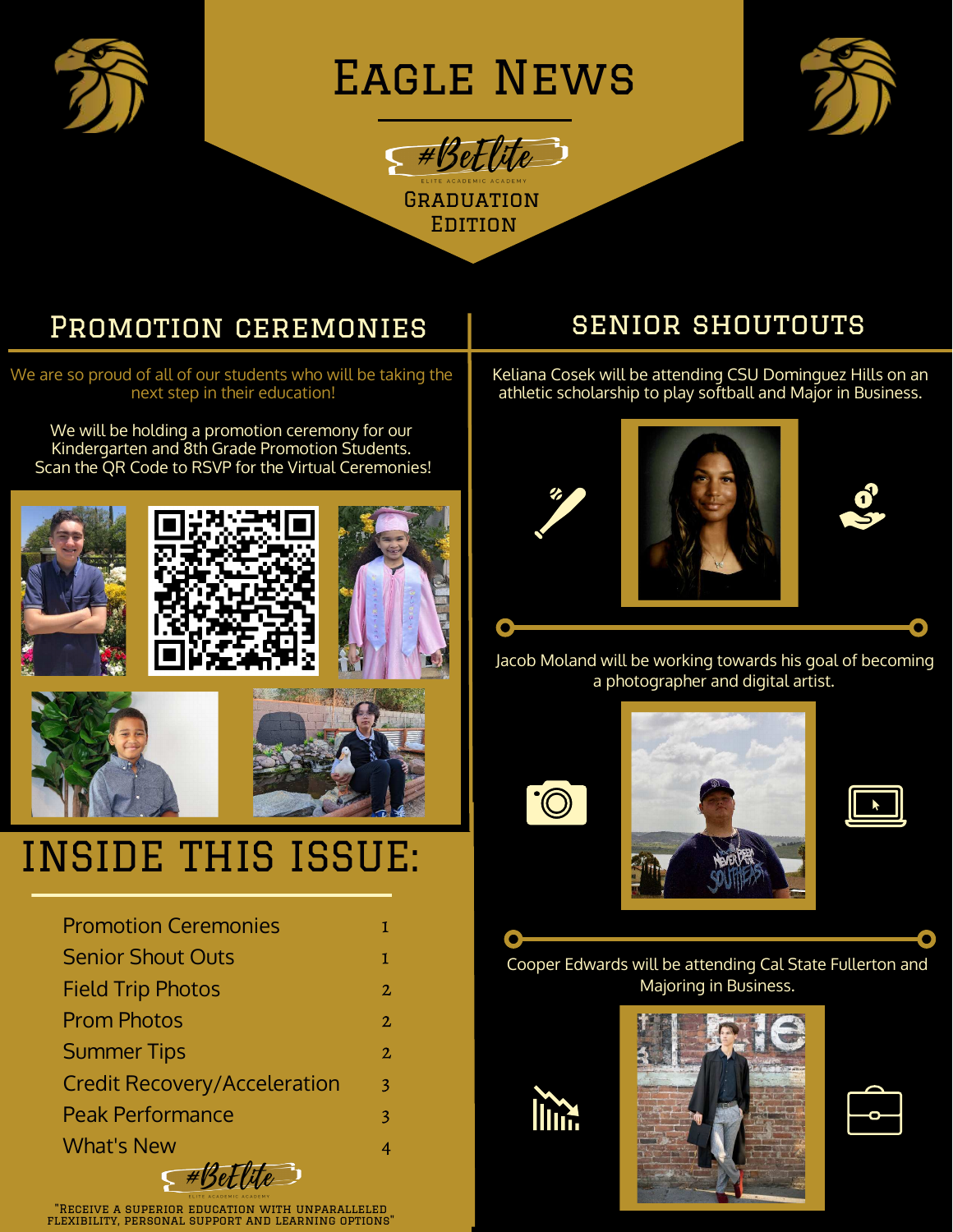# groove this summer!

Tips from School Counselor Ms. Nicole Lively

Have your children make a summer reading pledge. Scholastic summer reading challenge is a program that allows kids to track their reading hours!



Look into your local TV, radio station, or post office to see if they offer free or low-cost tours

Identify a local organization that provides short-term volunteer opportunities for the whole family.



Visit ParentSquare and sign up for our virtual and in person events we have planned for all Elite Families!



# STAY IN THE IN-PERSON FIELD TRIP PHOTOS!







Our recent in person field trips included a tour of the Chula Vista Olympic Training Center, as well as a visit to the Petersen Automotive Museum!

Check out ParentSquare to see what events we have planned for all Elite students this summer!

### EAA's first high school prom









Elite's first High School Prom was a big success! Students gathered at Hawk Ranch in Temecula for Dinner, Dancing, Dessert, and Photo Booth Fun! Thank you to our awesome staff for chaperoning and creating this memorable event for our students.

### CELEBRATE THE CLASS OF 2022 WITH US!



EAA will be hosting it's second in-person graduation for our Class of 2022! While the graduation families will be joining in-person on June 14th, we will have a live stream for all of our Elite Families that would like to celebrate with us virtually! Scan the QR Code to the right to view the event on ParentSquare and gain access to the live stream link.







W

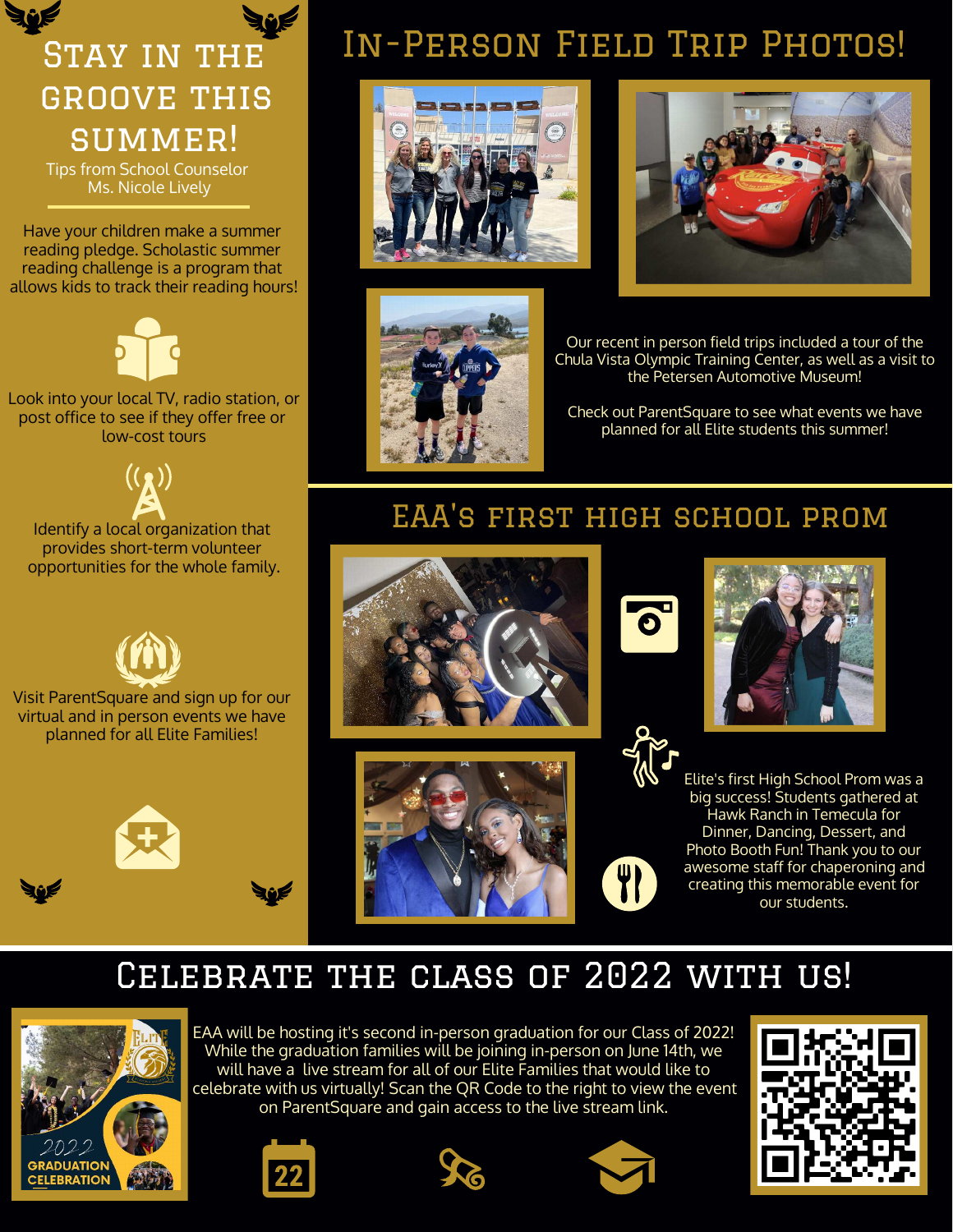

### Credit Recovery/acceleration



Beginning July 2022

Elite Academic Virtual Academy's Credit Recovery/Acceleration track utilizes the first learning period to provide high school students the opportunity to:

Regain lost credits to ensure on-time high school graduation Pursue fields of interest within our Career Technical Education courses Accelerate their high school careers by getting ahead on credits with our A-G core & elective courses Develop strong social/emotional skills with our SEL courses



### Peak Performance

Beginning July 2022

This High School program focuses on the whole child; specifically the connection between mind, body and top athletic performance.

Students who enroll in this state of the art program will:

- Improve mental strength on and off the field
- Participate in high-quality college recruiting-aligned benchmark testing to see where they rank athletically against his/her peers nationwide
- Learn Clear Pathways to College Scholarships

The EAA Peak Performance program believes in high-quality enrichment. Guest speakers, including college coaches, college recruiters, and professional athletes, will be present to guide and encourage students/families. Our exciting partnership with Whoop will provide real-life tracking of the physical and overall health of the athletes to help them learn how to increase overall performance.